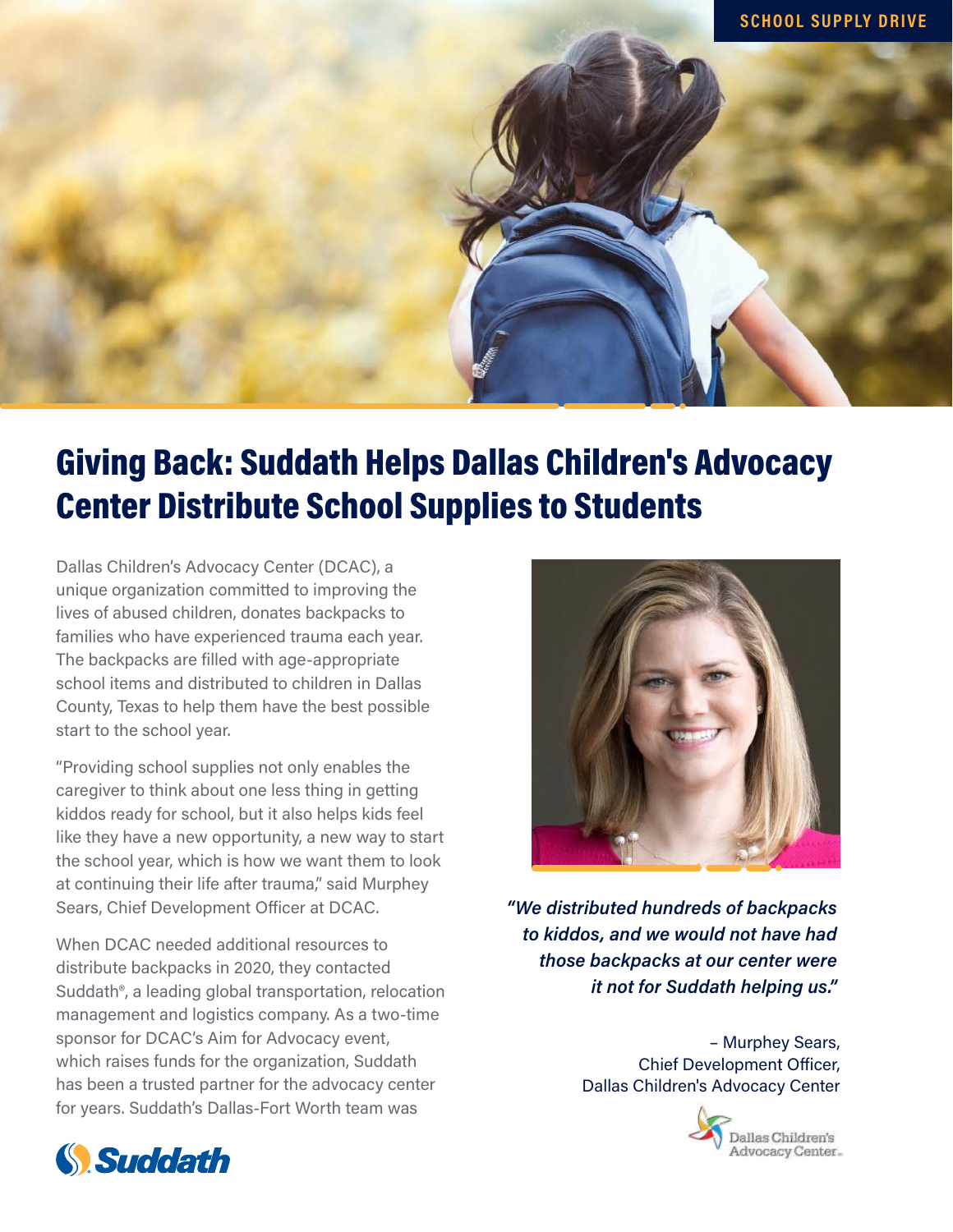



happy to provide a truck, professional movers and additional resources to make the process easier for the non-profit.

"When we got the call, we didn't hesitate to say yes," Mike Torres, Suddath Workplace Solutions sales executive said. "We were delighted to help an organization that gives back to our community. At Suddath, we have facilities around the nation, and we consider it our duty to care and support each community."

"The truck showed up with some fantastic men who helped us move all the backpacks. It was over 800 backpacks…full of school supplies," Sears said. "They helped us move all the backpacks, load them all into the truck, drove to our center [and] helped unload all of it. It would not have been as swift if we had done it by ourselves. We are so incredibly grateful. The partnership saved us the expense of having to rent a truck, the expense of manpower and really it saved us incredible time."

The school supplies are typically distributed at DCAC's training center, where families come together to enjoy a bookfair and pick up student's

## **FAST FACTS**

**1**

backpacks with school supplies loaded and transported for local children **800**

straight truck provided for transportation

professional movers for loading and unloading **2**

backpacks. However, in 2020 the organization had to adjust the distribution process to be socially distant due to the pandemic. They set up a drive-through system that allowed caretakers to pick up backpacks from their cars, helping keep everyone safer.

Through the backpack drive, DCAC provides school supplies not only for students being treated at the center, but their siblings as well. It's part of their philosophy to treat the entire family.

"We do that for the whole family because we